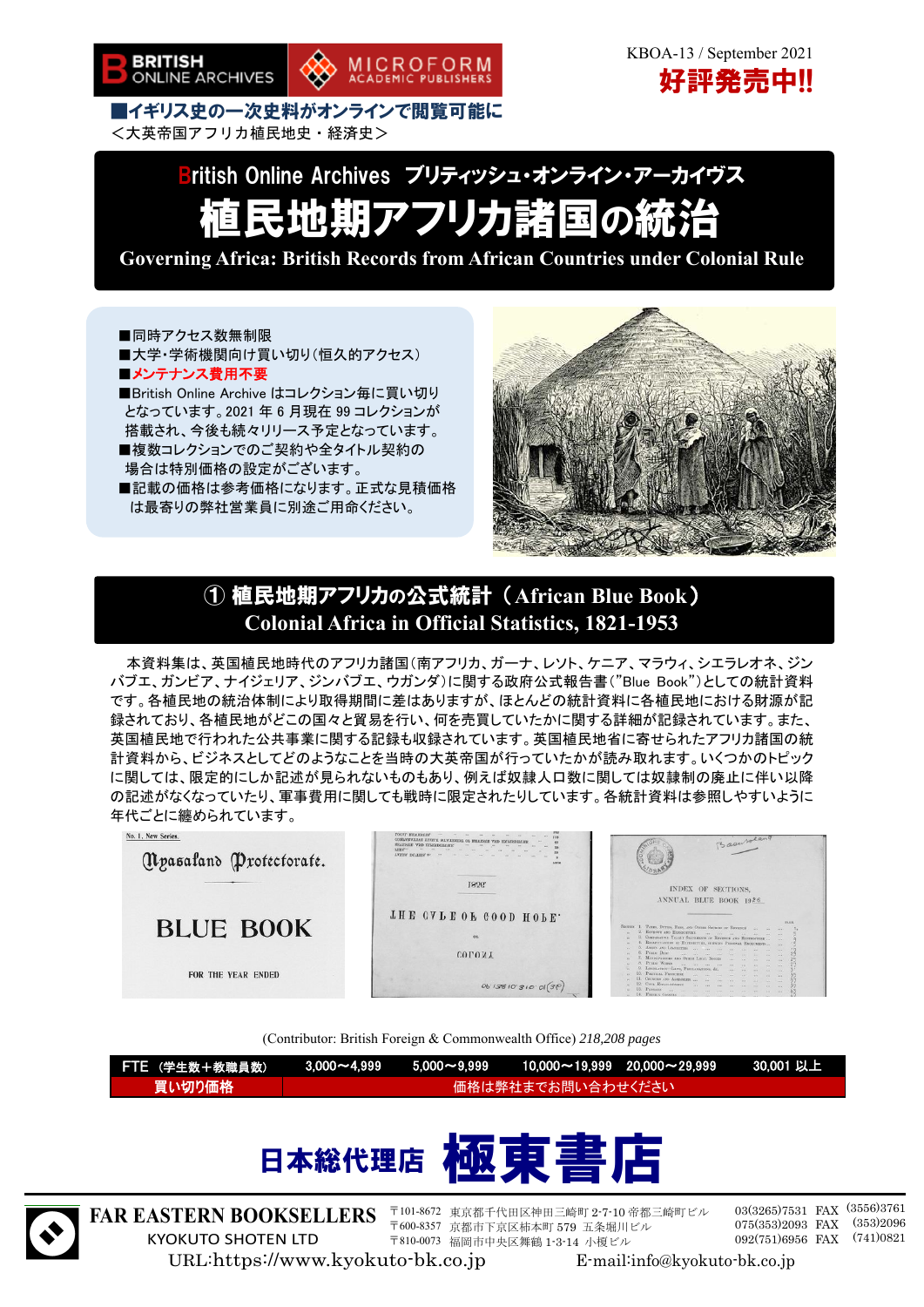本資料集成と①公式統計(Blue Book)との違いは、記録された統計数字に対する説明や解釈が詳細に加えられ ていることです。

#### 独立以前英領アフリカ諸国植民地政府刊行物集成: ガンビア **1881-1966** 年

**Gambia under colonial rule, in Government reports, 1881-1966** 

Administration / Finance / Judicial and Police / Natural Resources / Public Services - General / Public Services - Public Works / Communications and Financial Services / Trade, Co-operatives, and the Oil Seeds Marketing Board / Population and Climate

(Contributor: British Foreign & Commonwealth Office) *22,628 pages*

| FTE (学生数+教職員数) |  |                    |  |
|----------------|--|--------------------|--|
| 買い切り価格         |  | 価格は弊社までお問い合わせください' |  |

#### 独立以前英領アフリカ諸国植民地政府刊行物集成: ガーナとトーゴ **1843-1957** 年 **Ghana and Togo under colonial rule, in Government reports, 1843-1957**

Administration, 1846-1956 / Finance, 1895-1956 / Judicial and Police, 1895-1956 / Natural Resources, 1889-1957 / Social Services, 1886-1956 / Transport and Public Works, 1895-1956 / Communications and Post Office Savings Bank, 1895-1956 / Commerce, 1889-1956 / Staff Lists, 1896-1957/ Miscellaneous, 1895-1956 British Togoland, 1920-1955

(Contributor: British Foreign & Commonwealth Office) *56,380 pages*

| FTE (学生数+教職員数) |  |                   | $1000\sim4.999$ $5.000\sim9.999$ $10.000\sim19.999$ $20.000\sim29.999$ 30.001 以上 $1$ |  |
|----------------|--|-------------------|--------------------------------------------------------------------------------------|--|
| 買い切り価格         |  | 価格は弊社までお問い合わせください |                                                                                      |  |

#### 独立以前英領アフリカ諸国植民地政府刊行物集成: ケニア **1907-1964** 年

**Kenya under colonial rule, in Government reports, 1907-1964** 

Administration, 1924-1963 / Finance, 1910-1964 / Police and Judicial, 1918-1963 / Natural Resources, 1907-1964 / Social Services, 1920-1964 / Transport and Public Works, 1910-1964 / Communications and Post Office Savings, 1910-1963 / Commerce, 1917-1963 / Corporations and Boards, 1950-1964 / Miscellaneous, 1907-1964

(Contributor: British Foreign & Commonwealth Office) *59,806 pages*

| FTE (学生数+教職員数) |  |                   |  |
|----------------|--|-------------------|--|
| 買い切り価格         |  | 価格は弊社までお問い合わせください |  |

### 独立以前英領アフリカ諸国植民地政府刊行物集成: ナイジェリアとカメルーン **1887-1962** 年

**Nigeria and Cameroon under colonial rule, in Government reports, 1887-1962** 

Administration, 1899-1960 / Finance, 1904-1960 / Judicial and Police, 1899-1960 / Natural Resources, 1887-1960 / Social Services, 1893-1960 / Transport And Public Works, 1900-1960 / Communications And Post Office Savings, 1904-1960 / Commerce, 1899-1960 / Miscellaneous, 1900-1962 / British Cameroons, 1920-1961

(Contributor: British Foreign & Commonwealth Office) *81,604 pages*

| <b>FTE (学生数+教職員数)</b> |  |                   |  |
|-----------------------|--|-------------------|--|
| 買い切り価格 !              |  | 価格は弊社までお問い合わせください |  |

### 独立以前英領アフリカ諸国植民地政府刊行物集成: ジンバブエ **1897-1980** 年

**Zimbabwe under colonial rule, in Government reports, 1897-1980** 

Administration, 1897-1977 / Auditor General, 1914-1980 / Accounting Estimates, 1899-1980 / Miscellaneous Financial Records, 1918-1980 / Judicial and Police, 1897-1979 / Natural Resources, 1897-1981 / Social Services, 1897-1980 / Transport and Public Works, 1897-1980 / Communications and Post Office Savings, 1896-1980 / Commerce, 1899-1980 / Corporations and Boards, 1926-1980 / Meteorology, Public Relations and Tourism, 1897-1980

(Contributor: British Foreign & Commonwealth Office) *98,505 pages*

| FTE (学生数+教職員数) | $3.000\mathtt{\sim}4.999$ $5.000\mathtt{\sim}9.999$ | $10.000\mathtt{\sim}19.999$ 20.000 $\mathtt{\sim}29.999$ | ■ 30.001 以上 |
|----------------|-----------------------------------------------------|----------------------------------------------------------|-------------|
| 買い切り価格         |                                                     | ▲価格は弊社までお問い合わせください                                       |             |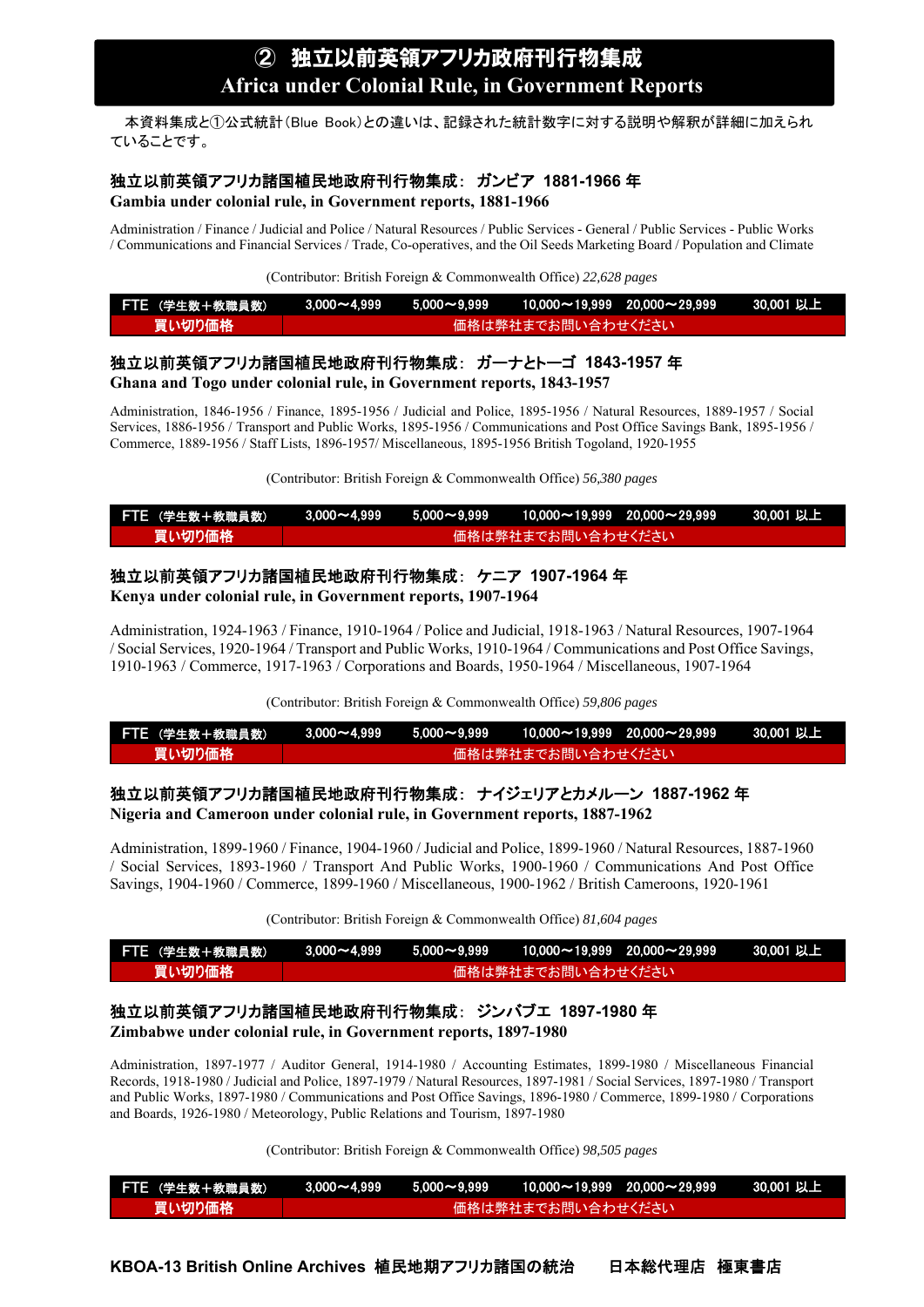#### 独立以前英領アフリカ諸国植民地政府刊行物集成: マラウィ **1907-1967** 年

**Malawi under colonial rule, in Government reports, 1907-1967** 

Administration 1931-1963 / Finance 1911-1966 / Judicial and Police 1917-1964 / Natural Resources - Arable and Animal Husbandry 1909-1965 / Natural Resources - Geology, Water and Power 1923-1964 / Social Services 1907-1967 / Transport and Public Works 1910-1964 / Communications and Post Office Savings 1912-1964 / Miscellaneous 1917-1963

(Contributor: British Foreign & Commonwealth Office) *33,155 pages*

| FTE (学生数+教職員数) |  |                   | $\lambda$ 3,000~4,999  5,000~9,999  10,000~19,999 20,000~29,999   30,001 以上 \ |  |
|----------------|--|-------------------|-------------------------------------------------------------------------------|--|
| 買い切り価格 !       |  | 価格は弊社までお問い合わせください |                                                                               |  |

### 独立以前英領アフリカ諸国植民地政府刊行物集成: シエラレオネ **1893-1961** 年

**Sierra Leone under colonial rule, in Government reports, 1893-1961** 

Administrative Reports 1914-1961 / Finance, 1912-1961 / Judicial and Police, 1914-1961 / Natural Resources, 1893-1961 / Social Services, 1895-1961 / Transport and Public Works, 1908-1961 / Communications and Post Office Savings, 1914-1961 / Commerce, 1905-1961 / Staff lists and miscellaneous content, 1924-1961

(Contributor: British Foreign & Commonwealth Office) *38,641 pages*

| FTE (学生数+教職員数) |  | $3.000\mathtt{\sim}4.999$ $5.000\mathtt{\sim}9.999$ $10.000\mathtt{\sim}19.999$ $20.000\mathtt{\sim}29.999$ | 30.001 以上 |
|----------------|--|-------------------------------------------------------------------------------------------------------------|-----------|
| 買い切り価格         |  | 価格は弊社までお問い合わせください                                                                                           |           |

### 独立以前英領アフリカ諸国植民地政府刊行物集成: ウガンダ **1903-1961** 年

**Uganda under colonial rule, in Government reports, 1903-1961** 

Administration, 1909-1961 / Finance, 1929-1962 / Judicial and Police, 1912-1960 / Natural Resources, 1903-1961 / Social Services, 1908-1961 / Transport and Public Works, 1912-1961 / Trade and Commerce, 1910-1961 / Development Corporation and Boards, 1948-1961 / Miscellaneous Reports, 1923-1961

(Contributor: British Foreign & Commonwealth Office) *50,493 pages*

| FTE (学生数+教職員数) |  |                    | N 3.000~4.999   5.000~9.999   10.000~19.999  20.000~29.999   30.001 以上 \ |  |
|----------------|--|--------------------|--------------------------------------------------------------------------|--|
| 買い切り価格         |  | ▲価格は弊社までお問い合わせください |                                                                          |  |

### 3 アフリカの植民地法 **Colonial Law in Africa**

'Government Gazette'、として知られる植民地法に関する資料です。African Blue Book と並んで刊行されました。

#### アフリカの植民地法 **1808-1919** 年

**Colonial Law in Africa, 1808-1919** 

(Contributor: British Foreign & Commonwealth Office) *96,513 pages*

| FTE (学生数+教職員数) |  |                   | $\lambda$ 3,000 $\sim$ 4,999 $\quad$ 5,000 $\sim$ 9,999 $\quad$ 10,000 $\sim$ 19,999 $\quad$ 20,000 $\sim$ 29,999 $\quad$ 30,001 U, LN |  |
|----------------|--|-------------------|----------------------------------------------------------------------------------------------------------------------------------------|--|
| 買い切り価格         |  | 価格は弊社までお問い合わせください |                                                                                                                                        |  |

#### アフリカの植民地法 **1920-1945** 年

**Colonial Law in Africa, 1920-1945** 

(Contributor: British Foreign & Commonwealth Office) *199,176 pages*

| FTE (学生数+教職員数) |  |                   | $\lambda$ 3,000 $\sim$ 4,999 $\quad$ 5,000 $\sim$ 9,999 $\quad$ 10,000 $\sim$ 19,999 $\quad$ 20,000 $\sim$ 29,999 $\quad$ 30,001 U, $\pm$ N |  |
|----------------|--|-------------------|---------------------------------------------------------------------------------------------------------------------------------------------|--|
| 買い切り価格         |  | 価格は弊社までお問い合わせください |                                                                                                                                             |  |

#### アフリカの植民地法 **1946-1966** 年

**Colonial Law in Africa, 1946-1966** 

(Contributor: British Foreign & Commonwealth Office) *197,084 pages*

| FTE (学生数+教職員数) |  | $\frac{1}{2.000}$ = 4,999 $\frac{1}{2.000}$ = 9,999 $\frac{1}{2.0000}$ = 10,000 $\sim$ 19,999 $\frac{1}{2.0000}$ $\sim$ 29,999 | 30.001 以上 |
|----------------|--|--------------------------------------------------------------------------------------------------------------------------------|-----------|
| 買い切り価格 !       |  | 「価格は弊社までお問い合わせください」                                                                                                            |           |